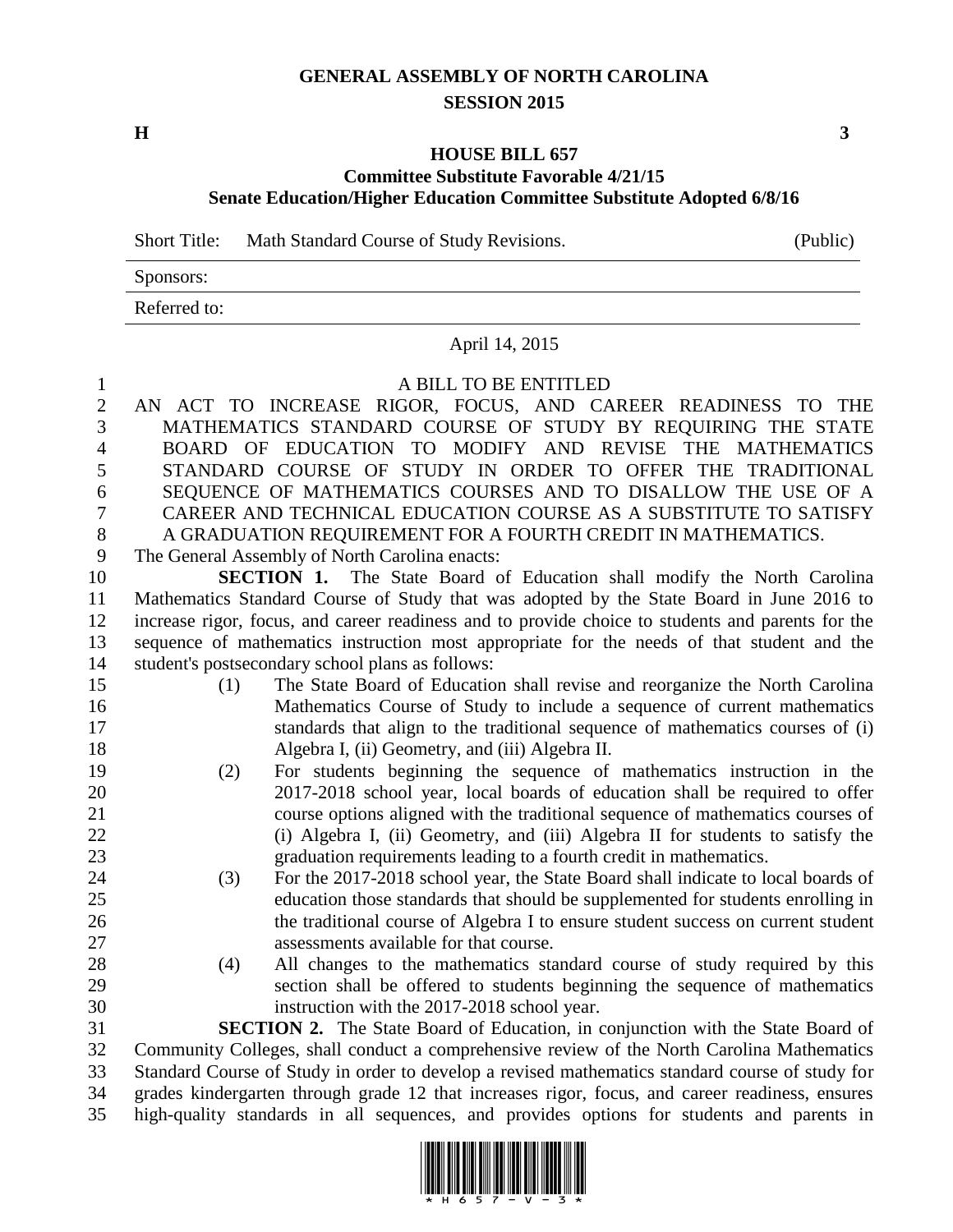## **General Assembly Of North Carolina Session 2015**

 determining the sequence of mathematics instruction most appropriate for the needs of that student and the student's postsecondary school plans. The revised kindergarten through grade 12 mathematics standard course of study, including student assessments aligned with revisions, shall be implemented beginning with the 2018-2019 school year. The State Board of Education, in conjunction with the State Board of Community Colleges, shall do all of the following in developing revisions to the mathematics standard course of study: (1) Maintain the option of enrolling in the traditional sequence of mathematics courses for grades nine through 12 as required by Section 1 of this act. (2) Specifically focus on issues related to remediation in mathematics at the community college and university level. (3) Ensure that the process for conducting the review and developing the standard course of study is transparent and that information is made available to the 13 public. (4) Involve stakeholders in the process for developing mathematics standards and sequences that meet and reflect North Carolina's priorities and the usefulness of the content standards and sequences, including surveying a representative sample of parents, teachers, and the public and allowing for public comment opportunities. Where applicable, information and stakeholder feedback gathered during the review conducted by the State Board of Education and the Department of Public Instruction of the North Carolina Mathematics Standard Course of Study that was adopted by the State Board in June 2010, and implemented beginning with the 2012-2013 school year, and the review conducted by the State Board of Education and the Department of Public Instruction of the North Carolina Mathematics Standard Course of Study that was adopted by the State Board in June 2016, may be utilized to inform the 26 review process. (5) Consider the information gathered by and the recommendations regarding mathematics standards from the Academic Standards Review Commission, established under Section 2 of S.L. 2014-78, including the North Carolina Academic Standards Review Commission's Report of Findings and Recommendations, published December 31, 2015. (6) Ensure that the mathematics standards and sequences do all of the following: a. Increase students' level of academic achievement. b. Meet and reflect North Carolina's priorities in increasing rigor, focus, and career readiness by ensuring that students are ready to pursue postsecondary school plans without remediation and have the skills and knowledge to successfully begin employment or postsecondary education. c. Are age level and developmentally appropriate. d. Are understandable to parents and teachers. e. Are among the highest standards in the nation. **SECTION 3.** In establishing graduation requirements in mathematics to align with the standard course of study developed in Section 2 of this act, the State Board of Education shall not allow career and technical education courses to be used as substitutions to satisfy the graduation requirement for a fourth credit in mathematics except as follows: if a student has an Individualized Education Plan that identifies the student as learning disabled in the area of mathematics and states that this learning disability will prevent the student from mastering Algebra I, that student shall be allowed to construct a four-course mathematics sequence that may include one or more career and technical education courses as appropriate, based on the student's Individualized Education Plan and postsecondary goals.